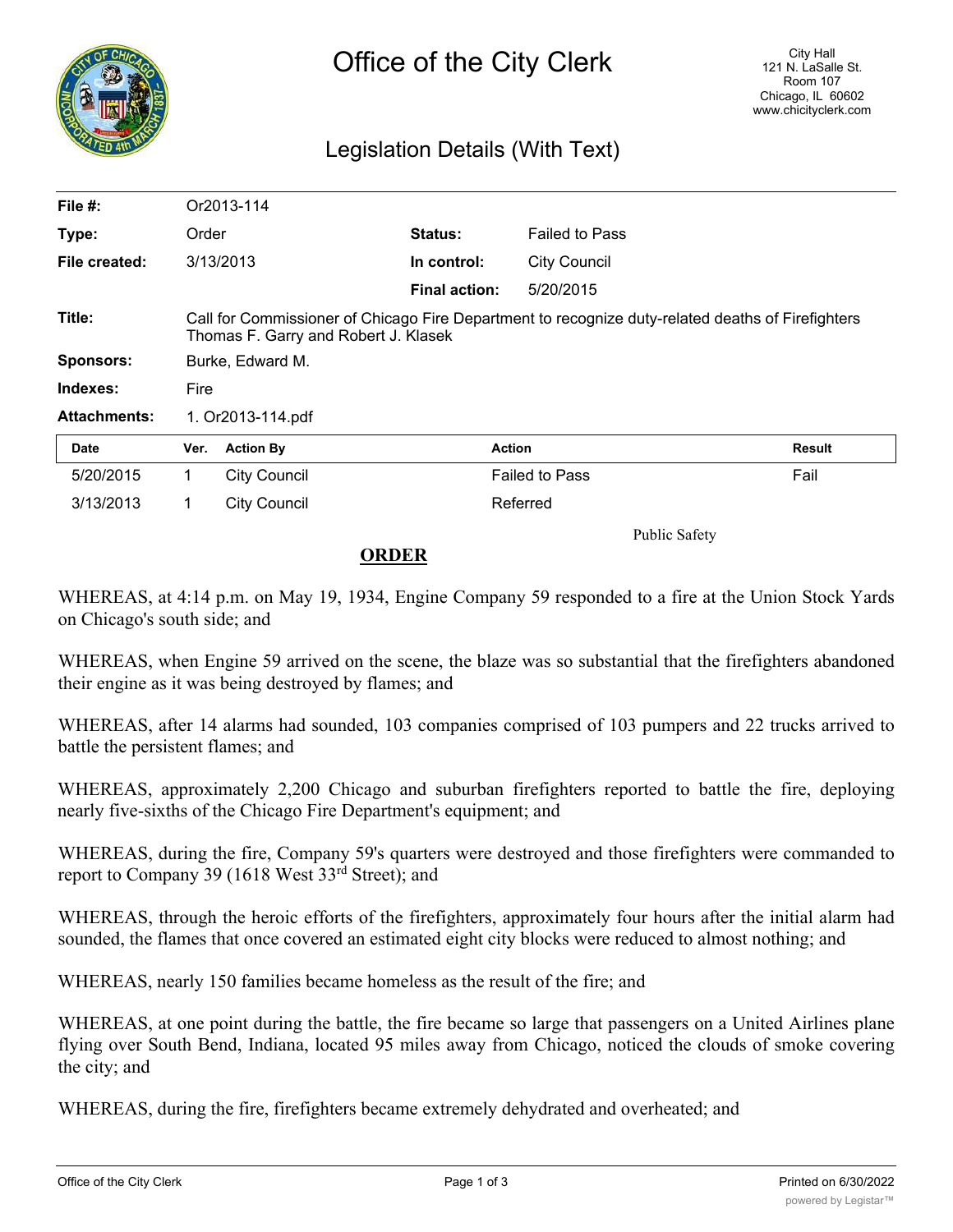WHEREAS, the firefighters began to drink polluted water from a 2,000,000 gallon reservoir that was not normally used for drinking; and

WHEREAS, seventy firefighters would become very ill, many of whom contracted typhoid fever; and

WHEREAS, firefighter Thomas F. Garry fought the Union Stock Yards fire as a member of Engine 88; and

WHEREAS, firefighter Garry entered the Chicago Fire Department on November 19, 1917;and

WHEREAS, firefighter Garry died from typhoid on October 25, 1934 at the age of 45, five months after drinking the polluted water at the Stock Yards; and

1

WHEREAS, firefighter Garry was widowed at the time of his death and left behind five children; and

WHEREAS, firefighter Garry's grandson is James T. Joyce, who served as the Commissioner of the Chicago Fire Department from 1999 until his retirement in 2004, following 34 years of service to the residents of Chicago as a member of the Chicago Fire Department; and

WHEREAS, firefighter Robert J. Klasek fought the Union Stock Yards fire as a member of Truck 8; and

WHEREAS, firefighter Klasek entered the Chicago Fire Department on April 27, 1928; and

WHEREAS, firefighter Klasek died from typhoid on December 6, 1934, seven months after drinking the polluted water at the Stock Yards; and

WHEREAS, firefighter Garry and Firefighter Klasek are not included among the 558 members of the Chicago Fire Department who made the ultimate sacrifice; NOW THEREFORE

## **BE IT ORDERED BY THE CITY COUNCIL OF THE CITY OF CHICAGO:**

Alderman, 14th Ward

That the Commissioner of the Chicago Fire Department is hereby ordered to recognize the deaths of Firefighter Thomas F. Garry and Firefighter Robert J. Klasek as line of duty deaths attributed to their service in combating the Union Stock Yards Fire of May 19, 1934 and to honor their sacrifices with all appropriate tributes and commemorations.